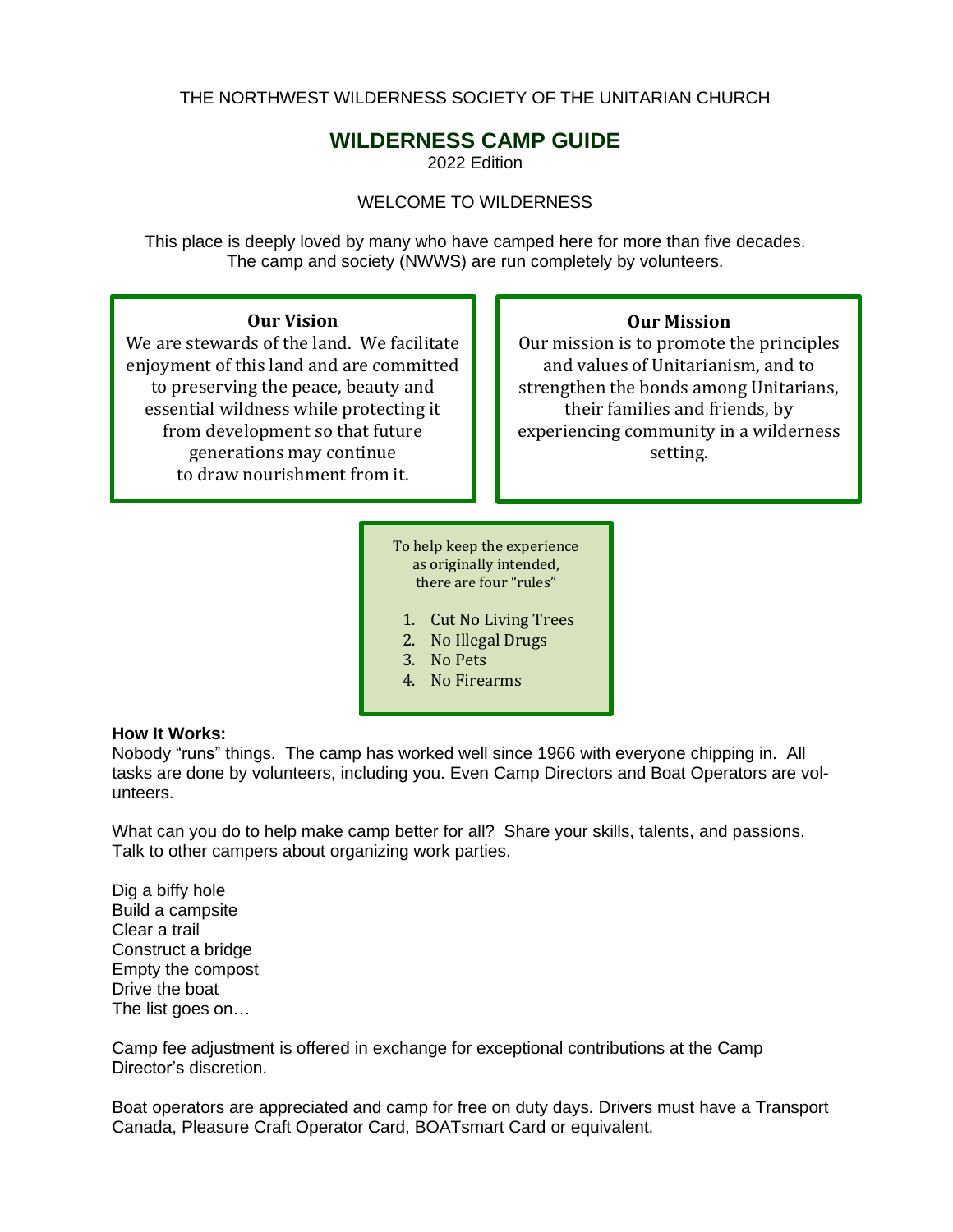# **SAFETY:**

- **Provincial Health Orders will be followed at all times.**
- You are responsible for your safety and that of your children.
- Children must be supervised at all times.
- The sandy beach is where most people swim. The drop off to deep water changes from day to day with high water level fluctuations.
- The water at the mouth of the creek has a very strong flow. People on floaties are at risk of being carried far out into deeper water.
- Although the water at the shoreline may appear calm, there could be strong winds and large waves out into the lake.
- Rocks at the waterfalls can be slippery and dangerous. Do not climb out too far.
- There is a risk of flooding from the creek. If risk becomes a concern the camp director may recommend that campers either evacuate or move to higher ground.
- Very strong winds can come up in less than five minutes and can blow down trees and tents. They can also spread sparks from campfires. Check your campsite and it's surrounding area often.
- Chipmunks, squirrels, packrats, rabbits and deer are common visitors to campsites, black bears too, but less common. Do not leave food scraps or garbage accessible. Do not feed or habituate these animals.
- Although black bears are sometimes seen in camp, grizzlies usually stay higher in the mountains. However, one grizzly was spotted in Fry Creek Canyon in 2019.
- A cougar was seen several times in camp in 2019.
- Hantavirus has been reported in BC, so watch out for mouse droppings and do not touch dead mice with your fingers.

## **FIRE:**

- Camp fires must be in designated fire pits and supervised at all times.
- Be aware of the size of your fire and guard against sparks. Keep a bucket of water nearby.
- Douse your fire thoroughly with water (not sand) before leaving your campsite or heading to bed.
- Leave burned logs in the fire pit even if they were doused.
- Check with the camp director prior to setting off any fireworks.
- Please be respectful so we can keep this beautiful place pristine for generations to come.

## **In the Event of a Forest Fire:**

Meet at the designated area as discussed upon arrival. The camp director will lead evacuations as necessary. The BC Wildfire service will notify us if mandatory evacuation is ordered.

### **In the Event of a Fire Ban:**

We practice zero tolerance for fires of any kind during a fire ban. The BC Wildfire Service can close the camp for any violation of the fire ban. Follow the camp director's suggestions for disposal of garbage.

# **EMERGENCIES:**

- There is a basic first aid kit in the supply tent.
- The closest urgent care facility is in Kaslo, 673 A Ave. Kaslo V0G 1M0.
- The closest hospital is in Nelson, 3 View St. Nelson V1L 2V1.
- If needed, a BC ambulance may be called to arrive at Schroeder Point.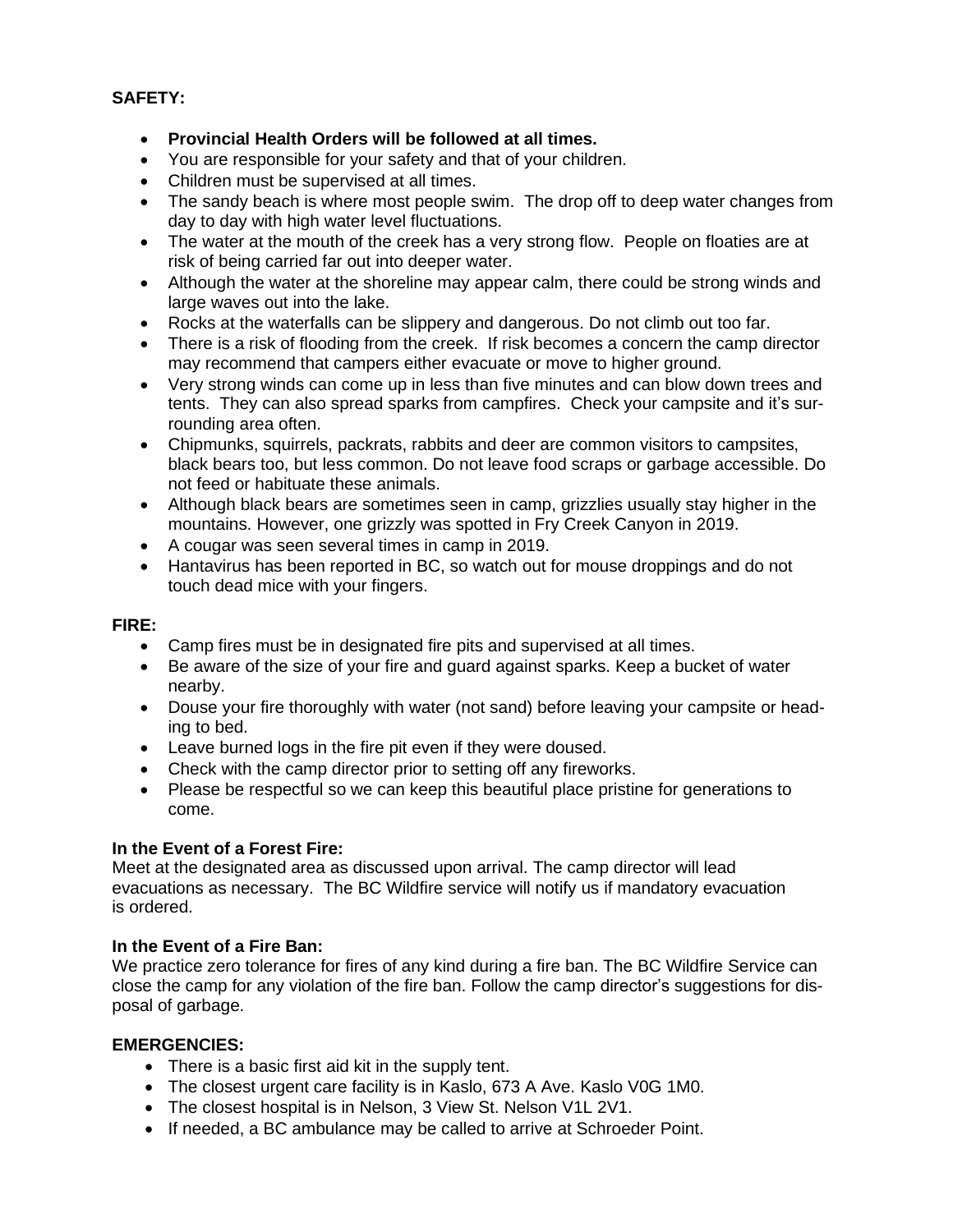### **CAMP BOAT:**

- Anyone riding in the camp boat must wear a life jacket. No exceptions.
- The boat operator makes the decision on whether to use the boat based on daylight. weather and lake conditions. **Safety, not time or convenience is the primary consideration.** Often the lake looks smooth at camp but can be dangerous in the middle and/or at Schroeder Point.
- The boat operator is responsible for driving the boat safely but is not personally responsible for the safety of you or your family.
- While the boat operator will help balance the load, you are responsible for loading and unloading your own gear.

## **EXCEPT FOR EXTREME EMERGENCIES, THE CAMP BOAT DOES NOT OPERATE AFTER DARK.**

# **CANOES AND PADDLE BOARDS:**

- Enjoy using the NWWS canoes and paddleboards.
- Canoes, paddle boards and paddles need to be treated with respect. If not familiar with use and storage ask for guidance.
- Anyone using these canoes and paddle boards must be wearing a life jacket. If you don't have your own you may borrow from the camp's limited supply.
- Be aware of constantly changing winds as well as strong currents at the main outlet of Fry Creek.
- It is strongly recommended that all campers wear life jackets even in their personal boats and canoes.

CAMP BOAT, CANOES, PADDLE BOARDS, PADDLES AND LIFE JACKETS ARE TO BE USED AT YOUR OWN RISK

# **TOILETS (BIFFYS):**

Enjoy the artfully constructed pit toilets. Maintenance is done by campers, including stocking toilet paper and sanitizer, flushing with water and sweeping.

Do your part. If it gets stinky throw in a couple of large buckets of lake water. And, don't pretend you weren't the last one to finish the roll!

**Nothing other than natural human waste, minimal toilet paper and fresh water (sawdust and straw for composting toilet) is to be dropped into the hole. Please use paper sparingly. Instruct children on the proper use of camp toilets. Believe it or not we have found food scraps, diapers, hand wipes, tampons, paper towels, cardboard, plastic and ropes down the holes.**

There is a composting toilet behind the Community Centre. Please follow instructions posted inside the cabin. Sawdust and straw are in sealed bins.

There is also a long pole for stirring the contents and a broom for sweeping the bins and floor. Please use these often.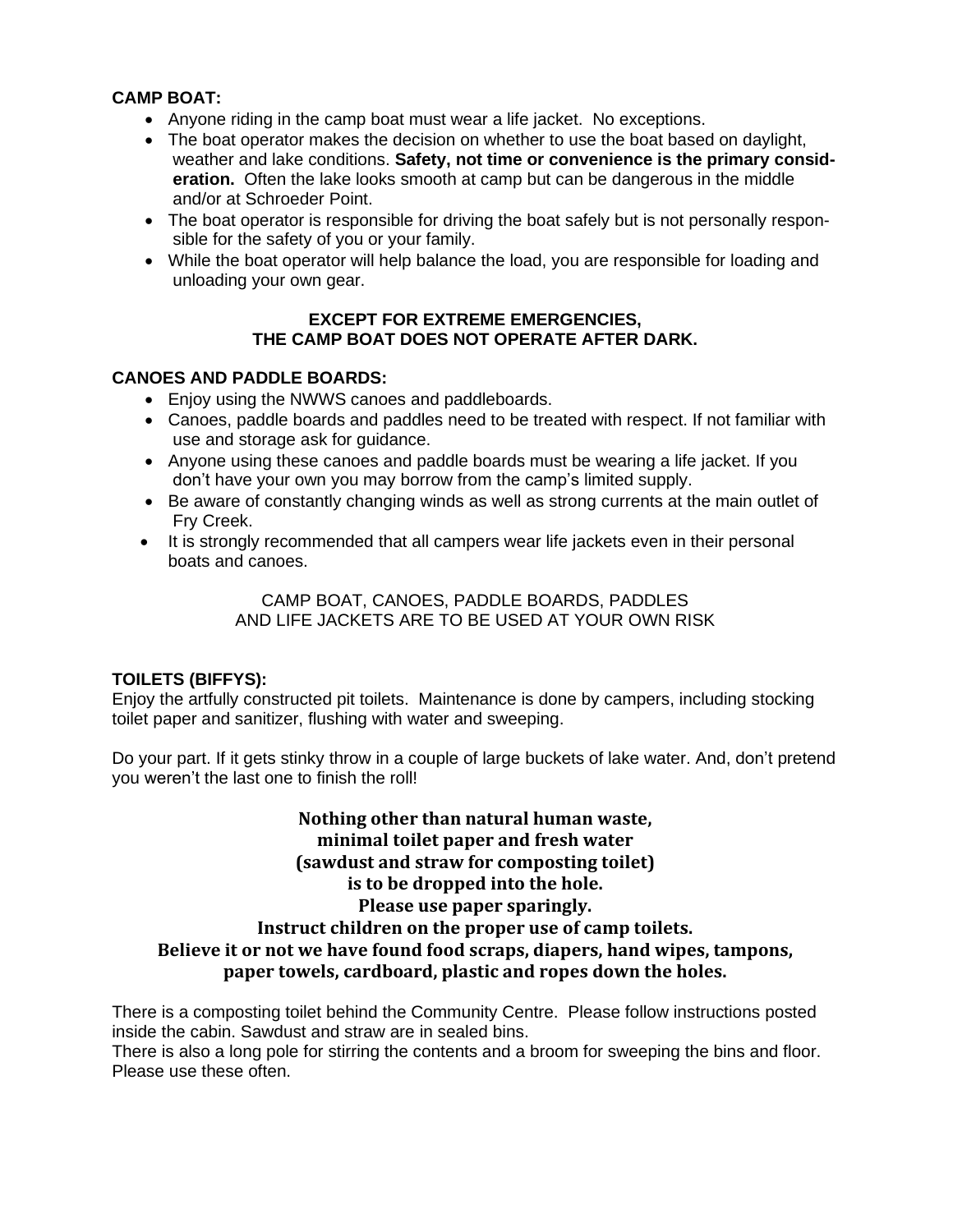## **SUPPLIES:**

The Supply Tent contains; Basic tools such as rakes, shovels, axes, saws, crowbars, hammers, nails, etc.. Please return them as soon as you are finished with them. Toilet paper Hand Sanitizer Basic emergency first aid kit

Help yourself to "free" driftwood for campfires, building materials and arts and crafts.

# **DRINKING WATER:**

Most people drink from Fry Creek or filter the lake water. Feel free to paddle to the creek in a camp canoe to fill your jugs.

# **GREY WATER:**

Gray water is to be spread around, not poured into a biffy, the lake or the creek. Please use biodegradable soap.

# **SAFE STORAGE:**

Campers are encouraged to store food, toiletries and animal attractants in secure containers or caches. Do not take these into tents

# **GARBAGE AND RECYCLING: Pack It In/ Pack It Out!**

Proper garbage storage and disposal is necessary to avoid animal attractant smells. Food scraps may not be buried, tossed into the forest nor down compost or biffy holes. Store food waste safely until you are ready to burn or pack out. You may burn all garbage except plastic. Campers must dispose of their own garbage. There is a garbage dump and recycling depot just south of Kaslo.

### **SHOPPING:**

No stores here. Best to ask other campers if you need supplies. Maybe you can trade…beans for beer! If you must go to town you can swim, paddle or hitch hike  $\circledast$  Or, coordinate transportation to and from Schroeder Point to make best use of the camp boat and volunteer operator. Consider an extra donation for an extra boat trip. It is best for both your peace of mind, boat operator time, fuel costs and the environment to minimize trips to town.

### **CELL SERVICE:**

None. If you are desperate there is spotty service at Schroeder Point.

### **CAMPSITES:**

- Check your campsite often for hazards. Trees which appeared Kine at the start of your stay may become uprooted during a storm and become unstable. Branches fall constantly. Wasp nests can appear seemingly overnight. Tables, benches, shelves, ridge poles and other unique features that have been built by campers may not be stable. No one maintains these structures…use at your own risk and feel free to upgrade!
- Sites cannot be saved or reserved.
- Some campsites have fire pits, some share community fire pits, some have no fire pit at all. If you would like to build a new fire pit please seek direction from the camp director regarding a safe location and other BC Campfire Regulations.
- Going on an out trip? Campers may leave their campsite unoccupied for a maximum of three nights for a nightly fee. Please discuss rates with the camp director. If a campsite will be unoccupied for more than three nights, all effects may have to be removed to accommodate other campers.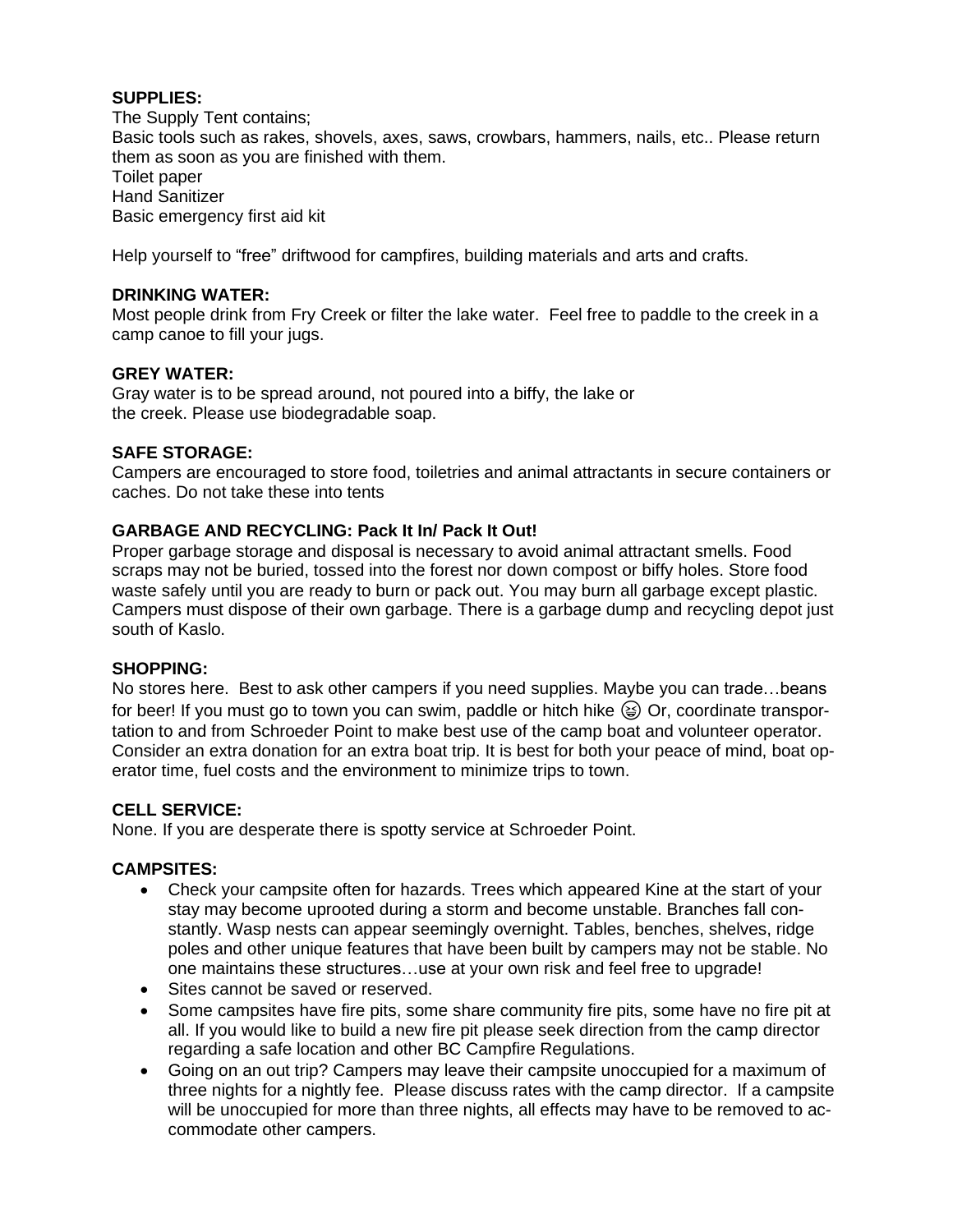

#### **FISHING:**

Have your license with you while you are fishing. Please be respectful when cleaning fish… not where people swim.

# **HIKING:**

There are many great hikes in the area.

Before leaving camp for a hike, even for a day hike, leave word with the camp director regarding where you are going and when you expect to return.

# **DEPARTURE:**

- The day before you would like to leave, visit the camp director to arrange a ride, pay your fee and make a donation if you feel so inclined. Donations are a very significant portion of our annual revenue and we are deeply grateful for all contributions.
- Remove all plastic, duct tape, nails, staples or any other inorganic material from the property even if they were there when you arrived.
- Be sure your fire is out and all scraps of debris are cleared from your fire pit.
- Use the rake from the supply tent to tidy up the site for the next folks.
- The camp director will inspect the site with you before leaving.
- Take all garbage and recyclables with you.
- Boat operation is weather and daylight dependent. If the wind and wave conditions are challenging, the boat may not be able to take you out as planned. Be patient and enjoy the bonus time!

# **Leave The Camp Better Than You Found It**

### **OTHER CONSIDERATIONS:**

- We welcome all to this community. We have spectacular beaches which many visitors come to enjoy, sometimes with power boats, music and dogs. If you feel your serenity is being disrupted, please enter discussions respectfully, implementing our Unitarian Principles to affirm and promote:
	- The inherent worth and dignity of every person
	- Justice, equity and compassion in human relations.
- 
- If you are playing music and/or musical instruments please remember that sounds carry a long way across water and through the trees. Keep the volume low enough that it cannot be heard beyond your personal space. If you are asked to lower the volume, please do so respectfully.
- Do not feed and habituate wildlife. It's deadly for them and not pleasant for us.